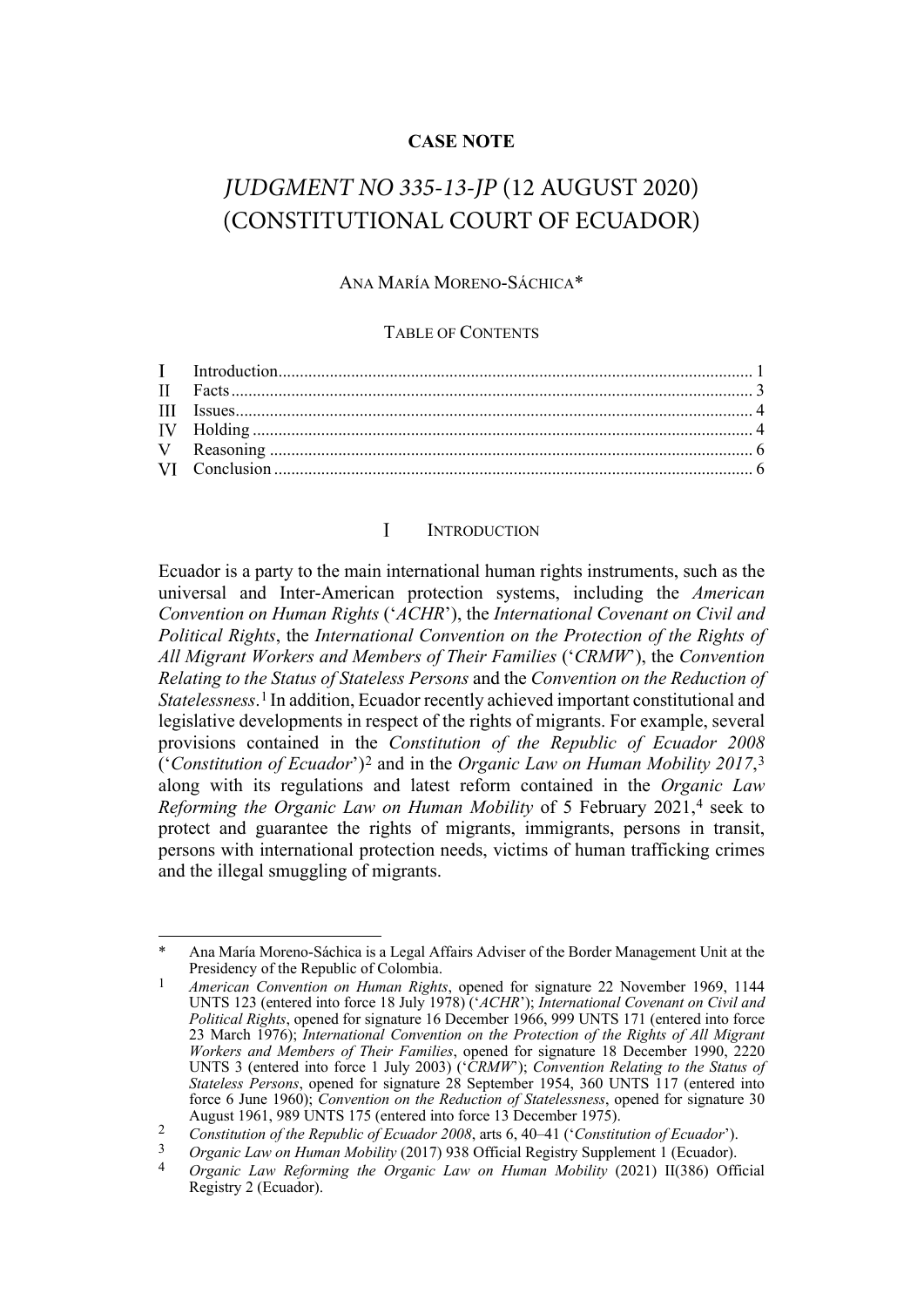<span id="page-1-0"></span>Within this context, the Ecuadorian constitutional ruling *Judgment No 335-13- JP 20* of 12 August 2020 ('*JP*') is the first case that addresses deprivation of Ecuadorian nationality.[5](#page-1-2) This case concerned a Cuban citizen, the plaintiff, who obtained Ecuadorian nationality by naturalisation and the subsequent withdrawal of that nationality. Due to an improper notification of the decision to withdraw said nationality, the plaintiff was not afforded the minimum guarantees offered by due process. As a consequence, the plaintiff was detained, illegally and arbitrarily, for more than three days at Guayaquil Airport, returned from his country of origin and deprived of his Ecuadorian identification documents.<sup>[6](#page-1-3)</sup>

<span id="page-1-1"></span>The plaintiff brought an 'action of protection'[7](#page-1-4) for the recognition of his rights, which was denied in the first and second instances, and subsequently reviewed by the Constitutional Court of Ecuador.[8](#page-1-5) The Constitutional Court overturned the previous judicial decisions, recognised the violation of the plaintiff's rights and ordered economic reparation as compensation for the damages caused.[9](#page-1-6)

The plaintiff's case is one of several cases concerning naturalised foreigners who were notified of the decision to revoke their nationality through a press bulletin, without the possibility of presenting their case. This caused a denial of access to justice, aggravated by leaving the persons concerned in an irregular migratory situation.

At the time of the facts, this case and those of other foreigners in similar circumstances had been denied by judges of first and second instances. This was based on the argument that, because they were administrative decisions, they should be heard by the administrative courts.[10](#page-1-7) However, this meant there was no possibility of obtaining a prompt solution and the reestablishment of the violated rights.

This type of administrative and judicial action had not been subject to review by the Constitutional Court of Ecuador until now. This decision is a milestone for the Ecuadorian jurisprudence and legal system in relation to the right to due process in administrative actions, especially those related to the right to nationality, the right to liberty and personal integrity in the case of arbitrary and illegal detentions, and the right to migrate, as set out in the *Constitution of Ecuador*.[11](#page-1-8)

Undoubtedly, the decision adopted by the Constitutional Court of Ecuador in *JP* sets a precedent, which in turn will have repercussions at the legislative level in terms of guaranteeing the right to nationality and the prohibition of arbitrary deprivation of nationality, in a regional context where there are not many developments in the jurisprudence of national courts on nationality, statelessness and due process. It also establishes a framework of minimum guarantees and standards in cases of revocation of nationality, thereby limiting the discretionary

<sup>5</sup> *Judgment No 335-13-JP* (12 August 2020) (Constitutional Court of Ecuador) ('*JP*').

<span id="page-1-4"></span><span id="page-1-3"></span><span id="page-1-2"></span><sup>&</sup>lt;sup>6</sup> ibid 5 [29]–[31] (Salazar Marín J).

The 'action of protection' is a jurisdictional action of the Ecuadorian legal system for the protection of human rights, similar to the 'Recurso de Amparo' in Mexico and Spain. This action is provided for in the *Constitution of Ecuador* (n [2\)](#page-0-5) art 88 and can be filed when there is a violation of constitutional rights, by the action or omission of a non-judicial public authority.

<span id="page-1-5"></span><sup>8</sup> See *JP* (n 5), 6 [35]–[36]; *Action of Protection No 09123-2013-0171* (Third Criminal and Traffic Chamber, 15 April 2013) (Provincial Court) (Ecuador) ('*Action of Protection No 09123-2013-0171*'), cited in *JP* (n [5\)](#page-1-0) 1 [1].

<span id="page-1-6"></span><sup>9</sup> *JP* (n [5\)](#page-1-0) 29 [142], 31–2 [149]–[150] (Salazar Marín J).

<span id="page-1-7"></span><sup>10</sup> *JP* (n [5\)](#page-1-0) 6 [35], citing *Action of Protection No 09123-2013-0171* (n [8\)](#page-1-1).

<span id="page-1-8"></span>*Constitution of Ecuador* (n [2\)](#page-0-5) arts 6, 40, 77.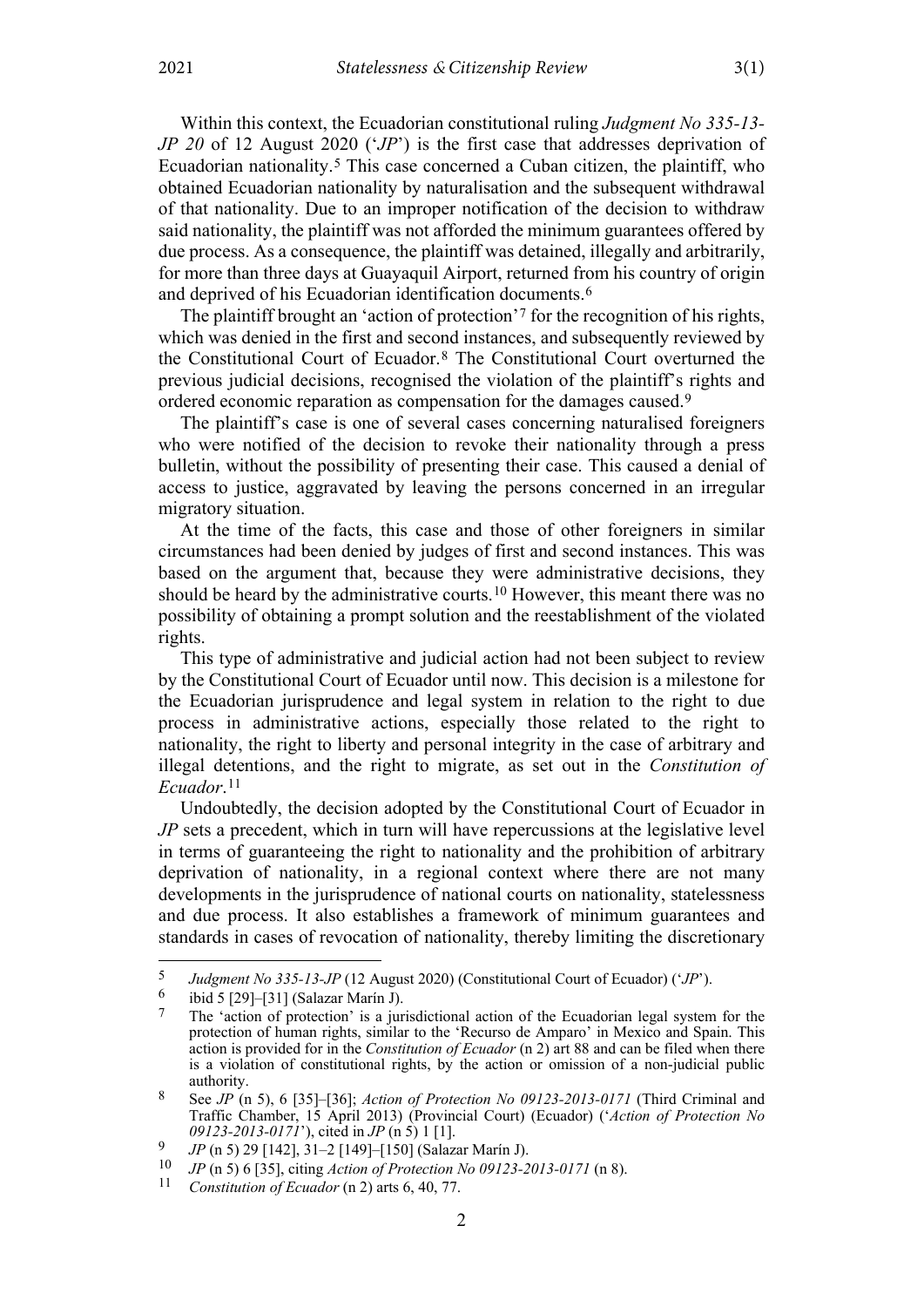<span id="page-2-0"></span>power of the state, based on the basic norms and principles of the inter-American human rights system.

#### $\mathbf{I}$ FACTS

The plaintiff, who is of Cuban nationality, applied for Ecuadorian nationality by naturalisation, due to a common-law marriage to an Ecuadorian citizen. In 2009, the Ministry of Foreign Affairs and Human Mobility, ('the Ministry') granted him Ecuadorian nationality by naturalisation.[12](#page-2-1) In mid-2010, the Ministry revoked the plaintiff's nationality, suspended his rights by virtue of nationality and ordered the deactivation and withdrawal of his Ecuadorian identification documents. The Ministry based its decision on the fact that the plaintiff provided a false document and therefore did not comply with one of the requirements under Ecuadorian law for the acquisition of nationality.[13](#page-2-2)

The Ministry published a press release with the names of the persons whose nationality had been revoked by naturalisation, without individualising the content of the acts of revocation.[14](#page-2-3) Similarly, in the Court's file, there is no record of notification to the plaintiff of the decision revoking the nationality. Despite there being no record of the notification, in 2013, the Contentious Administrative District Court of Quito declared the decision to revoke the plaintiff's nationality to be in accordance with the law.[15](#page-2-4) In this regard, it should be clarified that within the framework of the Ecuadorian judicial system, there is the contentiousadministrative jurisdiction in charge of the control of the legality of administrative acts issued by the public administration. On the other hand, there is the constitutional jurisdiction, which is responsible for the review of the decisions of the judges of instance in the action of protection claim relating to human rights.

In 2011, the plaintiff had his Ecuadorian identification documents withheld upon his departure to Cuba through Guayaquil Airport. He was subsequently detained in the same place for more than three days and returned by the migration authorities of Cuba.[16](#page-2-5) In 2013, the plaintiff filed an action for protection against the Ministry and other entities, in which he alleged that he was not notified of the resolution that revoked his nationality, which was denied in the first instance, appealed by the plaintiff, and confirmed in the second instance.[17](#page-2-6)

The first instance judges agreed that this action was not the appropriate mechanism to define the legality of the act of revocation of nationality, that there had been no violation of the rights alleged by the plaintiff, and that there were no other means of legal defence to challenge the act of revocation.[18](#page-2-7) Finally, the second instance judgment was referred to the Constitutional Court of Ecuador for review.[19](#page-2-8) The Court then issued the *JP* decision.

<span id="page-2-2"></span><span id="page-2-1"></span><sup>&</sup>lt;sup>12</sup> *JP* (n [5\)](#page-1-0) 3 [17], 6 [33] (Salazar Marín J).<br><sup>13</sup> ibid 3 [18]–[20]

ibid 3 [18]-[20].

<span id="page-2-4"></span><span id="page-2-3"></span> $\frac{14}{15}$  ibid 4 [22].

 $\frac{15}{16}$  ibid 4 [25].

<span id="page-2-5"></span> $\frac{16}{17}$  ibid 5 [30]–[31].

<span id="page-2-7"></span><span id="page-2-6"></span> $\frac{17}{18}$  ibid 4–5 [26].

<span id="page-2-8"></span><sup>18</sup> *Action of Protection No 09123-2013-0171*, cited in *JP* (n [5\)](#page-1-0) 1 [1].<br>19 *IP* (n 5) 1 [2]

<sup>19</sup> *JP* (n 5) 1 [2].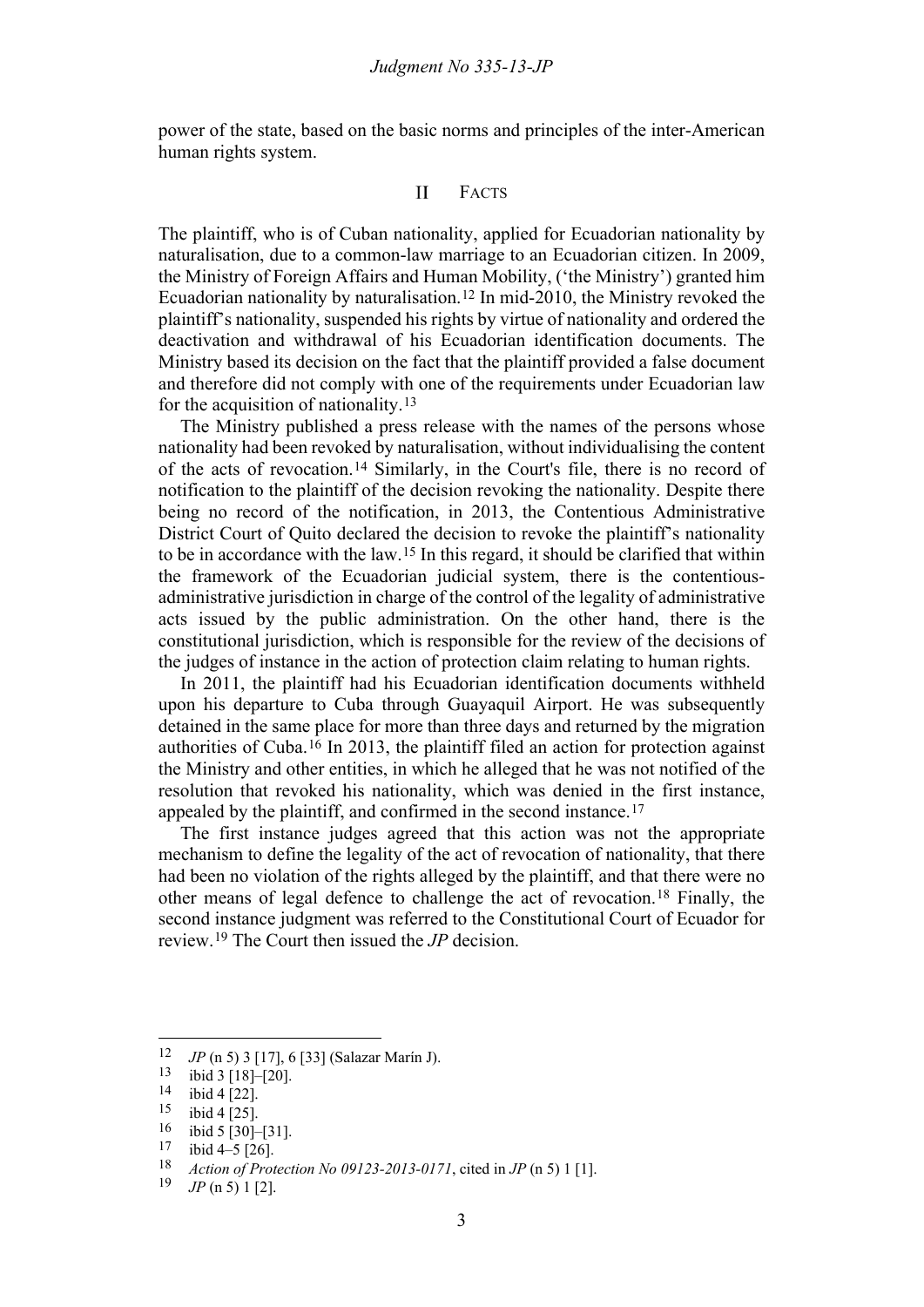#### $III$ **ISSUES**

<span id="page-3-0"></span>The legal issues that were raised by the Constitutional Court of Ecuador were the following:

- 1. The act of revocation of the Ecuadorian nationality granted by naturalisation to the plaintiff:
	- 1.1 Did it violate his right to due process?
- 1.2 Did it violate his right to nationality?
- 2. The detention alleged by the plaintiff at Guayaquil Airport:
	- 2.1 Did it violate his rights to liberty and personal integrity?
	- 2.2 Was it a violation of his right to migrate?<sup>[20](#page-3-2)</sup>

#### IV HOLDING

<span id="page-3-1"></span>On the violation of the right to due process, the Court established that the minimum guarantees of due process must be applied in any administrative proceeding, especially if a person's right to nationality is at stake.[21](#page-3-3)

The minimum standards of due process of law that should govern administrative proceedings were identified by both the Inter-American Commission on Human Rights and the Inter-American Court of Human Rights ('IACrtHR').[22](#page-3-4) In this case, the Court determined that they were ignored, due to the failure to notify of the initiation of the proceedings and of the administrative act of revocation of nationality, in which the reasons for this decision were explained.[23](#page-3-5)

Consequently, the plaintiff was unable to exercise his right of defence, present evidence or lodge appeals against the revocation decision, which violated the right to due process in art 76 of the *Constitution of Ecuador* and resulted in the deprivation of nationality being arbitrary.[24](#page-3-6) This is based on the *Inter-American Principles on the Human Rights of All Migrants, Refugees, Stateless Persons and Victims of Human Trafficking* which refer to the deprivation of nationality as  $follows.25$  $follows.25$ 

States may not withdraw nationality except in very limited circumstances, based on non-discriminatory reasons under law, with full *due process including notice* and *opportunity to challenge the decision*.

*Migrants shall not be arbitrarily deprived of their nationality* […][26](#page-3-8)

Similarly, in relation to the revocation of nationality, the Court established that the decision must take place in individualised and 'non-massive procedures', through a prior and personal notification which allows the person to appear and

<span id="page-3-2"></span><sup>20</sup> *JP* (n [5\)](#page-1-0) 7 [41] (Salazar Marín J).<br>21 **juni 7 [30]** 

<span id="page-3-4"></span><span id="page-3-3"></span> $\frac{21}{22}$  ibid 7 [39].

<sup>22</sup> Inter-American Commission on Human Rights, *Human Rights of Migrants, Refugees, Stateless Persons, Victims of Human Trafficking and Internally Displaced Persons: Norms and Standards of the Inter-American Human Rights System*, OEA/Ser.L/V/II.Doc46/15 (31 December 2015).

<span id="page-3-5"></span><sup>&</sup>lt;sup>23</sup> *JP* (n [5\)](#page-1-0) 10–11 [55]–[56].<br><sup>24</sup> Constitution of Equador (i)

<span id="page-3-7"></span><span id="page-3-6"></span><sup>24</sup> *Constitution of Ecuador* (n [2\)](#page-0-6) art 76.

<sup>25</sup> Inter-American Commission on Human Rights, *Inter-American Principles on the Human Rights of All Migrants, Refugees, Stateless Persons and Victims of Human Trafficking*, Resolution 04/19 (7 December 2019).

<span id="page-3-8"></span><sup>26</sup> ibid 11, Principle 25 (emphasis added).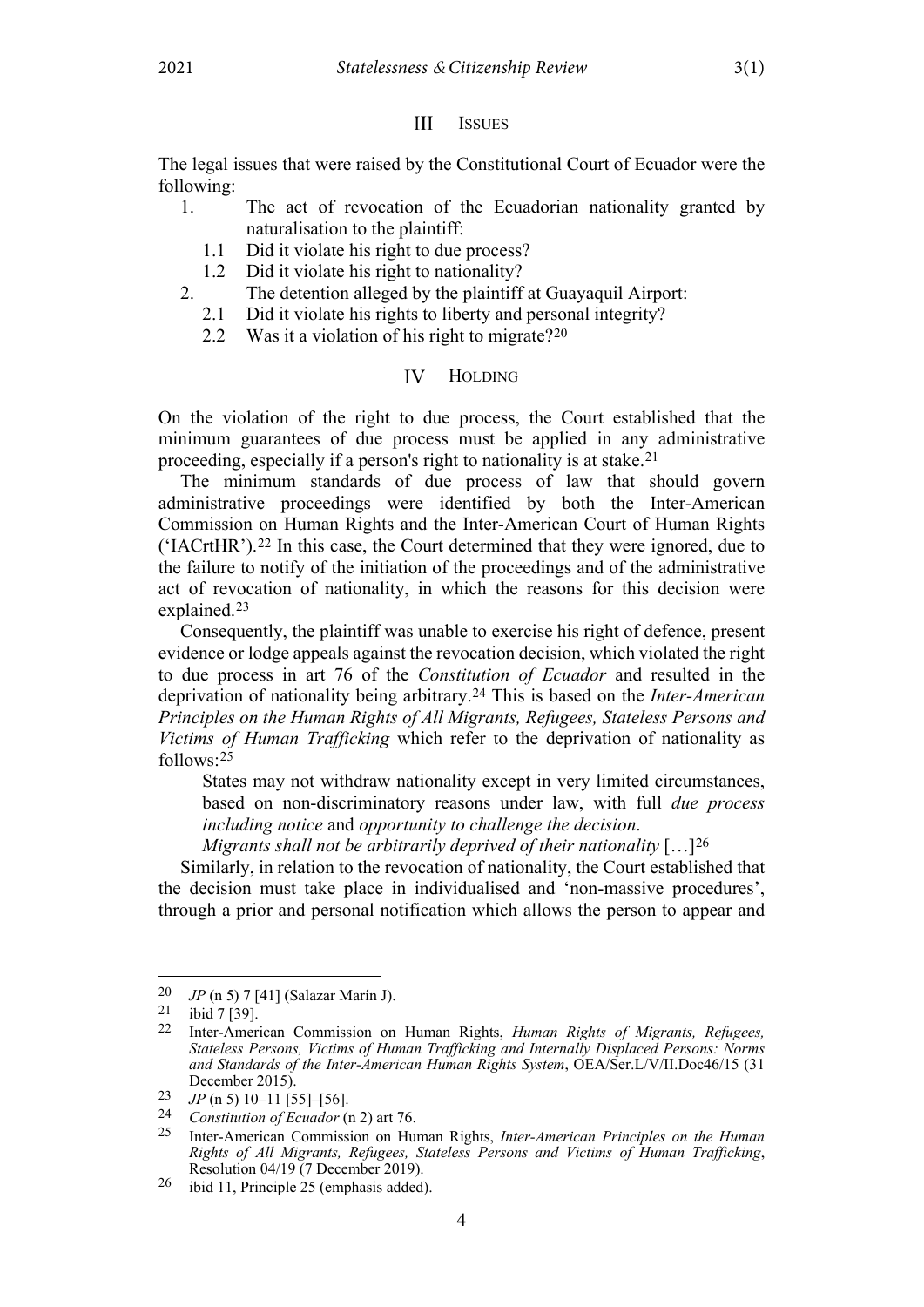oppose the procedure.[27](#page-4-0) The use of press notification should be an *ultima ratio* measure.[28](#page-4-1)

On the other hand, in relation to the second question of law, on whether the revocation of nationality by naturalisation violated the plaintiff's right to nationality, the Court based its reasoning on the *ACHR* and found that the deprivation of his right to nationality was arbitrary.[29](#page-4-2) This was due to the absence of an assessment of the effects of the revocation decision and the possible needs for international protection in the plaintiff's particular case.[30](#page-4-3)

Likewise, the Court recognised the discretionary power of the state to determine the grounds for revocation of nationality by naturalisation, as long as this power is not used for arbitrary acts and that the human rights of all persons under its jurisdiction are guaranteed in all procedures with a direct impact on the right to nationality and, indirectly, on the enjoyment of other rights.[31](#page-4-4)

Thus, according to the Constitutional Court, any procedure related to the person's right to nationality must consider the effects of the decision adopted, to avoid statelessness or irregular immigration statuses.[32](#page-4-5)

The Court determined that any authority adopting a decision affecting the right to nationality must analyse situations of statelessness through particular international obligations. First those derived from human rights and statelessness instruments. Second, the IACrtHR's findings on the obligation of states to prevent, avoid and reduce statelessness in regulating nationality and recognising the need for international protection for those without a nationality.[33](#page-4-6) In *JP*, it is noted that the plaintiff lost his Cuban nationality by acquiring Ecuadorian nationality through naturalisation, in accordance with the legislation on the acquisition of Cuban nationality.[34](#page-4-7) The Ministry did not notice this when issuing the administrative act, which revoked the plaintiff's Ecuadorian nationality.<sup>[35](#page-4-8)</sup>

The Court also held that it is necessary to assess the immigration status of the person whose nationality was revoked, to inform them of the alternatives available to regularise their status and avoid situations of irregularity.[36](#page-4-9)

All of the foregoing led the Constitutional Court to conclude that there was a violation of the right to nationality provided for in art 6 of the *Constitution of Ecuador*, due to arbitrary deprivation of the plaintiff's right to nationality.<sup>[37](#page-4-10)</sup>

The Court determined that the detention of the plaintiff at Guayaquil Airport constituted a violation of his rights to liberty and personal integrity. It was arbitrary as the plaintiff was detained for more than three days without a court order, legal process or supervision by a jurisdictional authority, in accordance with the Court's jurisprudence on the matter.<sup>[38](#page-4-11)</sup> The inhuman conditions to which the plaintiff was

<span id="page-4-0"></span><sup>&</sup>lt;sup>27</sup> *JP* (n [5\)](#page-1-0) 11 [59] (Salazar Marín J).

<span id="page-4-1"></span> $\frac{28}{29}$  ibid 12 [63].

<span id="page-4-3"></span><span id="page-4-2"></span> $\frac{29}{30}$  *JP* (n 6) 13–14 [71]–[72].

 $30$  See ibid 13–17 [68]–[90] (Salazar Marín J).<br> $31$  ibid 14 [74]

<span id="page-4-4"></span> $\frac{31}{32}$  ibid 14 [74].

<span id="page-4-5"></span>ibid 14 [75].

<span id="page-4-6"></span> $\frac{33}{34}$  ibid 16 [84]–[85].<br> $\frac{34}{34}$  ibid 14 [76]–[77]

<span id="page-4-7"></span> $\frac{34}{35}$  ibid 14 [76]–[77].

<span id="page-4-8"></span> $\frac{35}{36}$  ibid 15 [78].

<span id="page-4-9"></span> $\frac{36}{37}$  ibid 16 [84].

<span id="page-4-11"></span><span id="page-4-10"></span> $\frac{37}{38}$  ibid 17 [90].

ibid 24 [115]–[116].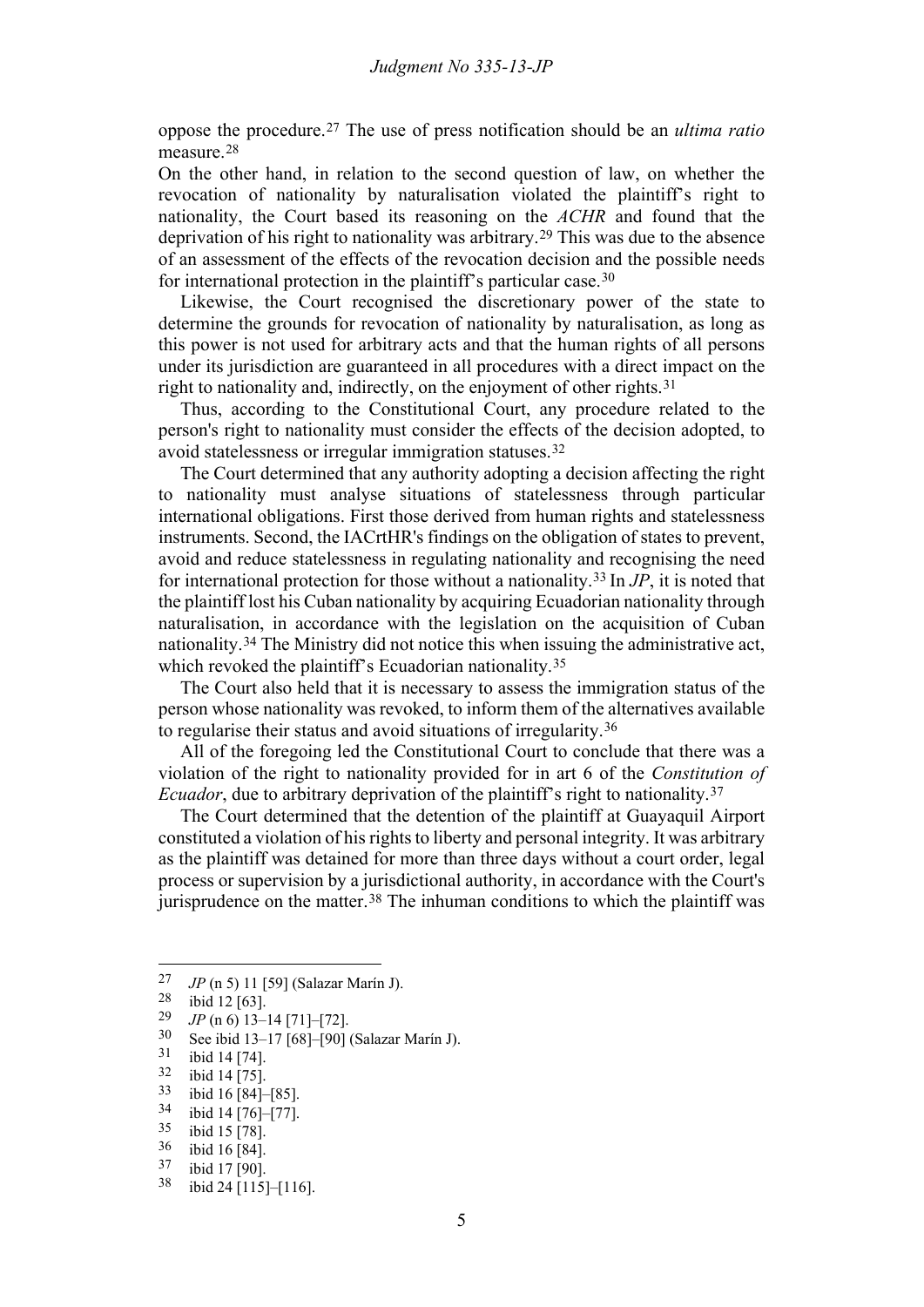subjected violated these rights, which are provided for in arts 77 and 66 of the *Constitution of Ecuador*.[39](#page-5-2)

Finally, the Court ruled that the arbitrary detention of the plaintiff disregarded his right to migrate, considering that 'detentions of persons based on their migratory status, regardless of the place of detention, whether in airports, transit zones or "international" zones, are practices that promote the criminalisation of migration',[40](#page-5-3) under art 40 of the *Constitution of Ecuador*, art 16 of the *CRMW*[41](#page-5-4) and art 7 of the *ACHR*.[42](#page-5-5)

#### $\mathbf{V}$ REASONING

<span id="page-5-0"></span>The ruling handed down by the Constitutional Court of Ecuador in *JP* has no precedent in the Ecuadorian legal system. It also has no precedent in the domestic legal systems of the region in terms of the right to nationality, statelessness, limits of the discretionary power of the state in cases of revocation of nationality by naturalisation and minimum guarantees of due process to avoid arbitrary deprivation of nationality.

In addition, the Constitutional Court established clear guidelines on the following issues:

- (a) Characteristics of the notification of decisions in proceedings for revocation of nationality or with revocation effects.<sup>[43](#page-5-6)</sup>
- (b) Limits to the detention of migrants in transit or in international zones at airports, in accordance with the duration of detention, as a guarantee to avoid arbitrariness.[44](#page-5-7)
- (c) Adequacy of the mechanism of the *action for protection* for the defence of the constitutional rights of persons in a situation of human mobility[.45](#page-5-8)

Each of the parameters indicated by the Constitutional Court of Ecuador is based on the human rights norms and principles of the Inter-American system. The judgment supports, through jurisprudence, compliance with the standards of protection being binding on the countries of the region. It is clear from the characteristics of the judgment that it is binding as a constitutional precedent, with *erga omnes* effects established by the Court itself in future analogous cases.

#### **CONCLUSION** VI

<span id="page-5-1"></span>Although the Constitutional Court of Ecuador has made other pronouncements related to the right to nationality in cases of birth registration of children of same-sex couples, <sup>[46](#page-5-9)</sup> or persons recognised as refugees, <sup>[47](#page-5-10)</sup> the ruling discussed is a unique decision and without any precedent concerning the issues addressed.

As such, it is likely to have an important impact on the Ecuadorian legal system for future judicial and regulatory developments. In particular, the regulations that the Executive is advancing in the recently issued *Organic Law Reforming the* 

<span id="page-5-2"></span> $\frac{39}{40}$  ibid 24 [116].

<span id="page-5-4"></span><span id="page-5-3"></span><sup>&</sup>lt;sup>40</sup> ibid 26 [125] [tr author].<br><sup>41</sup> *CRMW* (n 1) art 16

*CRMW* (n 1) art 16.

<span id="page-5-5"></span><sup>42</sup> *ACHR* (n 1) art 7.<br>43 *IP* (n 5) 29 [143(a

<span id="page-5-6"></span><sup>&</sup>lt;sup>43</sup> *JP* (n 5) 29 [143(a)–(b)].<br>44 **j**bid 22 [110]

<span id="page-5-7"></span> $^{44}$  ibid 22 [110].<br> $^{45}$  ibid 28 [135]

<span id="page-5-8"></span> $^{45}$  ibid 28 [135].<br>46 Case No 184

<span id="page-5-10"></span><span id="page-5-9"></span><sup>46</sup> *Case No 184-18-SEP-CC* (29 May 2018) (Constitutional Court of Ecuador).

<sup>47</sup> *JP* (n 5).